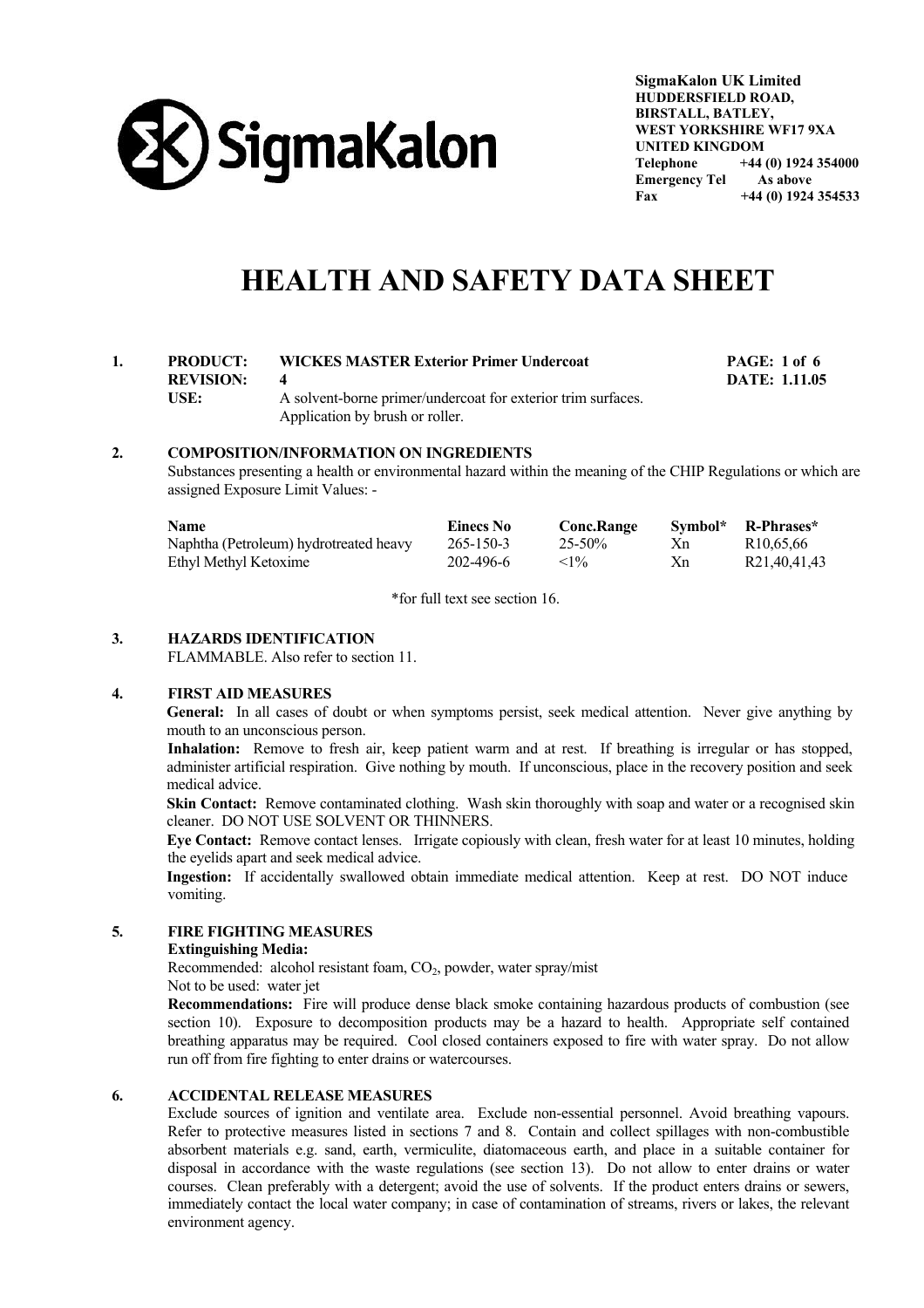# **7. HANDLING AND STORAGE**

 **HANDLING:** Solvent vapours are heavier than air and may spread along floors. They may form explosive mixtures with air. Prevent the creation of flammable or explosive concentrations of vapour in air and avoid vapour concentrations higher than the Exposure Limit Values. In addition, solvent-borne products should only be used in areas from which all naked lights and other sources of ignition have been excluded. Electrical equipment should be protected to the appropriate standard. Keep container tightly closed. Exclude sources of heat, sparks and open flame. Avoid skin and eye contact. Avoid inhalation of vapour. Smoking, eating and drinking should be prohibited in areas of storage and use. For Occupational Exposure Controls measures see section 8. Never use pressure to empty; the container is not a pressure vessel. Always keep in containers made of the same material as the supply container. Avoid the accumulation of contaminated rags. Good housekeeping standards and regular safe removal of waste materials will minimise the risks of spontaneous combustion and other fire hazards. Prevent the generation and inhalation of harmful dust and fumes when preparing surfaces previously coated with lead containing paints, for further information see section 16 - 'Lead in previously painted surfaces'.

**The Manual Handling Operations Regulations** may apply to the handling of containers/packages of this product. To assist employers the following method of calculating the weight of any pack size is given. Take the pack size volume in litres and multiply this figure by the specific gravity value given in section 9. This will give the nett weight of the product in kilograms. Allowance will then have to be made for the immediate packaging to give an approximate gross weight.

#### **STORAGE:**

Store separately from oxidising agents, strongly alkaline and strongly acidic materials.

**Flash point above 32°C:** Although the storage of these products are not subject to specific statutory requirements, the principles contained in HSE Guidance note 'Storage of Flammable Liquids in Containers', should be observed.

Observe the label precautions. Store between 5ºC and 25ºC in a dry, well ventilated place away from sources of heat, ignition and direct sunlight. No smoking. Prevent unauthorised access. Containers which are opened should be properly resealed and kept upright to prevent leakage. The principles contained in the HSE guidance note 'Storage of Packaged Dangerous Substances' should be observed when storing these products.

# **8. EXPOSURE CONTROLS/PERSONAL PROTECTION**

 **EXPOSURE CONTROLS:** Provide adequate ventilation. Where reasonably practicable this should be achieved by the use of local exhaust ventilation and good general extraction. If these are not sufficient to maintain concentrations of particulates and/or solvent vapours below the relevant Workplace Exposure Limit Values, suitable respiratory protection must be worn (see 'Occupational Exposure Controls' below).

# **EXPOSURE LIMIT VALUES:**

| <b>Substance</b>                          | <b>Workplace Exposure Limits</b> |                           |                          |                          | <b>Notations</b> |  |
|-------------------------------------------|----------------------------------|---------------------------|--------------------------|--------------------------|------------------|--|
|                                           |                                  | $8 \text{ hr}$ LTEL $(1)$ | 15 min STEL $(2)$        |                          |                  |  |
|                                           | ppm                              | $mg \, m3$                | ppm                      | $mg \, m3$               |                  |  |
| Naphtha (Petroleum)<br>hydrotreated heavy | ۰.                               | 1000(SUP)                 | $\overline{\phantom{0}}$ | $\,$                     | -                |  |
| Ethyl Methyl Ketoxime                     |                                  | 10(SUP)                   | ۰.                       | $\overline{\phantom{a}}$ | -                |  |

(1) Long-Term Exposure Limit - 8 hour Time Weighted Average

(2) Short-Term Exposure Limit - 15 minute reference period

(W) Workplace Exposure Limit (WEL)

(SUP) Recommended by suppliers

(A) Allocated limits by analogy with similar materials

(Sk) Risk of absorption through unbroken skin

(Sen) Capable of causing sensitisation by inhalation

WEL's are taken from current version of EH40, except those marked (SUP) or (A) which are assigned by supplier of the substance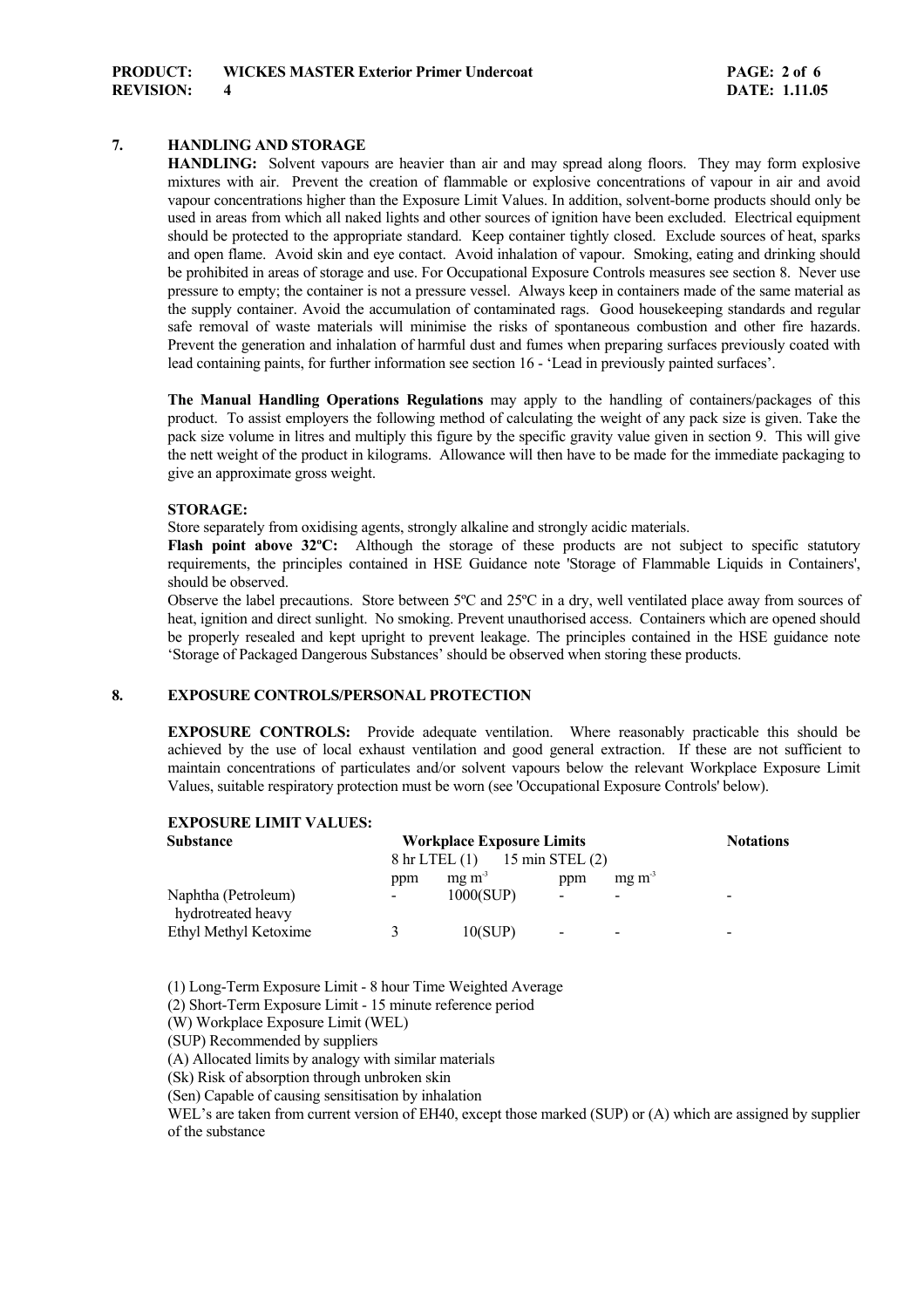**OCCUPATIONAL EXPOSURE CONTROLS:** All Personal Protective Equipment (ppe), including Respiratory Protective Equipment (rpe), used to control exposure to hazardous substances must be selected to meet the requirements of the COSHH Regulations.

 **RESPIRATORY PROTECTION:** If exposure to hazardous substances identified above cannot be controlled by the provision of local exhaust ventilation and good general extraction, suitable respiratory protective equipment should be worn. If exposure of the applicator or the people nearby cannot be controlled to below the WEL and engineering controls or methods cannot reasonably be improved, suitable respiratory protective equipment should be used. Dry sanding flame cutting and/or welding of the dry paint film will give rise to dust and/or hazardous fumes. Wet sanding should be used wherever possible.

**HAND PROTECTION:** When skin exposure may occur, advice should be sought from glove suppliers on appropriate types and usage times for this product. The instructions and information provided by the glove supplier on use, storage, maintenance and replacement must be followed. Barrier creams may help to protect exposed areas of skin but are not substitutes for full physical protection. They should not be applied once exposure has occurred.

**EYE PROTECTION:** Eye protection designed to protect against liquid splashes should be worn.

**SKIN PROTECTION:** Cotton or cotton/synthetic overalls or coveralls are normally suitable. Grossly contaminated clothing should be removed and the skin washed with soap and water or a recognised skin cleaner. Regular skin inspection of users of this product is recommended. ALWAYS WASH YOUR HANDS BEFORE EATING, SMOKING OR USING THE TOILET.

#### **9. PHYSICAL AND CHEMICAL PROPERTIES**

| physical state           | pigmented viscous liquid     |                           |
|--------------------------|------------------------------|---------------------------|
| flash point              | $40^{\circ}$ C               | BS2000. Part 170          |
| viscosity                | $>100$ secs                  | 6 mm ISO 2431-1984 (23°C) |
| specific gravity         | 1.27-1.30 @ $20^{\circ}$ C   |                           |
| vapour density           | Denser than air              |                           |
| lower explosive limit    | $0.6\%$ v/v @ $20^{\circ}$ C |                           |
| solubility in water      | immiscible                   |                           |
| boiling point            | $145^{\circ}$ C (initial)    |                           |
| VOC Directive 2004/42/CE | Class A.d.Max VOC 400g/l     |                           |

#### **10. STABILITY AND REACTIVITY**

 Stable under the recommended storage and handling conditions (see section 7). In a fire, hazardous decomposition products such as smoke, carbon monoxide, carbon dioxide and oxides of nitrogen may be produced. Keep away from oxidising agents and strongly alkaline and strongly acidic materials to prevent the possibility of an exothermic reaction.

# **11. TOXICOLOGICAL INFORMATION**

 There is no data available on the product itself. Exposure to organic solvent vapours in excess of the stated Workplace Exposure Limit may result in adverse health effects such as irritation of the mucous membrane and respiratory system and adverse effects on the kidney and liver and central nervous system. Symptoms include headache, dizziness, fatigue, muscular weakness, drowsiness and in extreme cases, loss of consciousness. Contains Ethyl Methyl Ketoxime which may produce an allergic reaction. At elevated temperature, may release Ethyl Methyl Ketoxime which is classified as a category 3 carcinogen and as a skin sensitiser. Repeated or prolonged skin contact may lead to removal of natural fats from the skin resulting in non-allergic contact dermatitis and absorption through the skin. Splashes in the eye may cause irritation and reversible local damage. Ingestion may result in the following effects: sore throat, abdominal pain, drowsiness, nausea, vomiting and diarrhoea. Other effects may be as described for exposure to vapours. The product has been assessed following the conventional method in CHIP and is classified for toxicological hazards accordingly. This takes into account, where known, delayed and immediate effects and chronic effects of components from short-term and long-term exposure by oral, inhalation and dermal routes of exposure and eye contact. See sections 3 and 15 for details of the resulting hazard classification.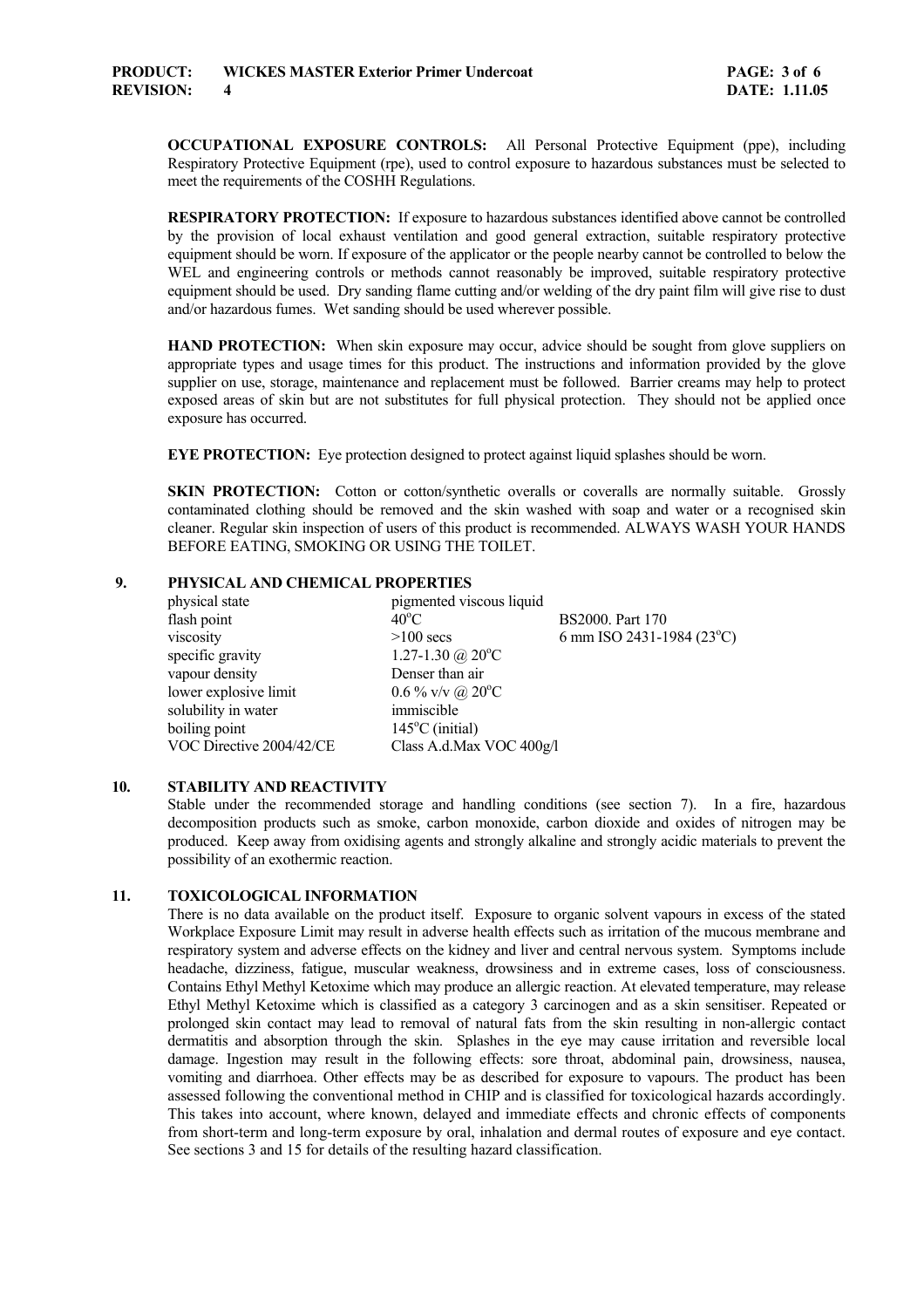# **12. ECOLOGICAL INFORMATION**

 There is no data available on the product itself. The product should not be allowed to enter drains or water courses or be deposited where it can affect ground or surface waters. The Air Pollution Control requirements of regulations made under the Environmental Protection Act may apply to the use of this product. The product has been assessed following the conventional method in CHIP and is not classified as dangerous for the environment.

# **13. DISPOSAL CONSIDERATIONS**

 Do not allow into drains or water courses or dispose of where ground or surface waters may be affected. Wastes, including emptied containers, are controlled waste and should be disposed of in accordance with regulations made under the 'Control of Pollution Act' and the 'Environmental Protection Act'. Using information provided in this safety data sheet, advice should be obtained from the relevant Environment Agency whether the Hazardous Waste Regulations apply.

## **14. TRANSPORT INFORMATION**

**Transport within users premises: -** Always transport in closed containers that are upright and secure. Ensure that persons transporting the product know what to do in the event of an accident or spillage. **Onwards transport subsequent to purchase: -** Transport to be in accordance with ADR for road, IMDG for sea and ICAO/IATA for air.

| Paint          | Technical name 1:                 | $\blacksquare$ |
|----------------|-----------------------------------|----------------|
| 1263           | Technical name 2:                 | $\sim$         |
|                | Marine Pollutant:                 | No.            |
| Ш              | <b>Emergency Schedule Number:</b> | F-E. S-E       |
| $\blacksquare$ | Flashpoint:                       | $40^{\circ}$ C |
|                |                                   |                |

In pack sizes up to and including 30 litres, under the terms of 2.3.2.5, this product is not subject to the packaging, labelling and marking requirements of the IMDG Code but both full documentation and placarding of the cargo transport units is still required. In pack sizes less than 450 litres, under the terms of 2.2.3.1.5 this product is not subject to the provisions of ADR. The full requirements of ICAO and IATA apply to this product irrespective of pack size.

### **15. REGULATORY INFORMATION**

|                        | The product is classified and labelled for supply in accordance with the CHIP Regulations as follows: - |
|------------------------|---------------------------------------------------------------------------------------------------------|
| <b>Classification:</b> | <b>FLAMMABLE</b>                                                                                        |
| Symbol:                |                                                                                                         |
| Names:                 |                                                                                                         |
| <b>R</b> Phrases:      |                                                                                                         |
| R <sub>10</sub>        | Flammable                                                                                               |
| R66                    | Repeated exposure may cause skin dryness or cracking                                                    |
| P Phrases:             |                                                                                                         |
| P99                    | Contains Ethyl Methyl Ketoxime. May produce an allergic reaction                                        |
| <b>S</b> Phrases:      |                                                                                                         |
| S <sub>2</sub>         | Keep out of the reach of children                                                                       |
| S <sub>16</sub>        | Keep away from sources of ignition - No smoking                                                         |
| S24/25                 | Avoid contact with skin and eyes                                                                        |
| S <sub>26</sub>        | In case of contact with eyes, rinse immediately with plenty of water and seek medical advice            |
| S <sub>28</sub>        | After contact with skin, wash immediately with plenty of soap and water or a recognised skin cleaner    |
|                        | DO NOT USE SOLVENT OR THINNERS                                                                          |
| S46                    | If swallowed seek medical advice immediately and show this container or label                           |
| S51                    | Ensure maximum ventilation during application and drying                                                |

The information contained in this safety data sheet does not constitute the user's own assessment of workplace risks as required by other health and safety legislation. The provisions of the Health and Safety at Work etc. Act and the Control of Substances Hazardous to Health Regulations apply to the use of this product at work.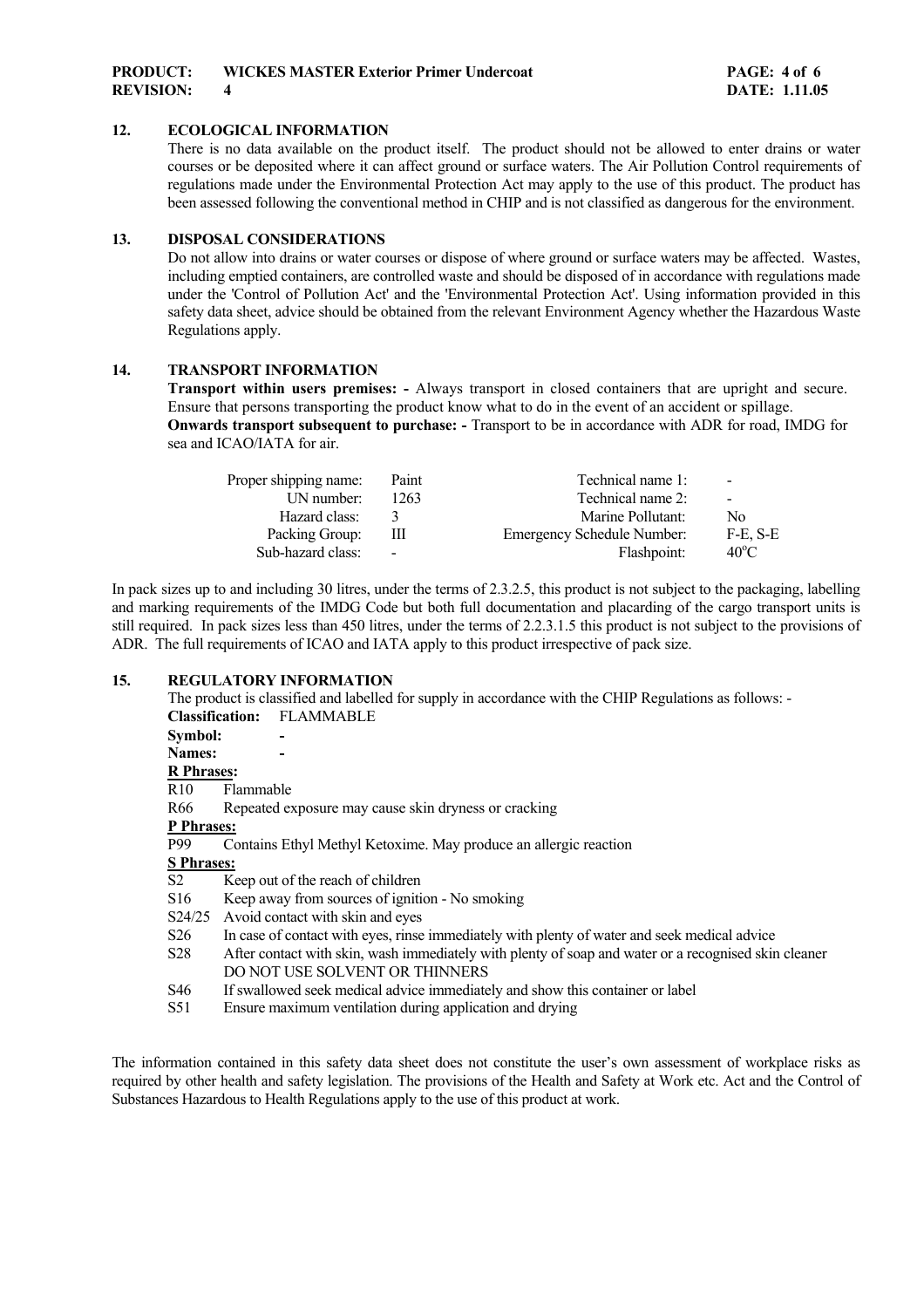# **16. OTHER INFORMATION**

#### **Symbols and text of the R phrases in section 2: -**

#### **RISK PHRASES**

- R10 Flammable
- R<sub>21</sub> Harmful in contact with skin
- R40 Limited evidence of a carcinogenic effect
- R41 Risk of serious damage to eyes
- R43 May cause sensitisation by skin contact
- R65 Harmful: may cause lung damage if swallowed
- R66 Repeated exposure may cause skin dryness or cracking

# **WARNING SYMBOLS**

 **Xn** Harmful

# **REFERENCE DOCUMENTS**

#### **STATUTORY**

 Air Navigation (Dangerous Goods) Regulations Carriage of Dangerous Goods and Use of Transportable Pressure Equipment Regulations as amended Chemical (Hazard Information and Packaging for Supply) (Amendment) Regulations Consumer Protection Act 1987 Control of Lead at Work Regulations 1998 Control of Pollution (Amendment) Act 1989 Control of Substances Hazardous to Health Regulations Dangerous Goods Safety Advisor Regulations Environment Act 1995 Environmental Protection (Duty of Care) Regulations Environmental Protection Act 1990 Factories Act 1961 Fire Precautions Act 1971 Hazardous Waste (England and Wales) Regulations Health and Safety at Work Act 1974 International Rail/Road Transport -RID and ADR (Current editions) List of Wastes (England) Regulations Management of Health and Safety at Work Regulations 1999 Manual Handling Regulations 1992 Merchant Shipping (Dangerous Goods and Marine Pollutants) Regulations Personal Protective Equipment at Work Regulations 1992 Provision and Use of Work Equipment Regulations Waste Management Licensing Regulations

### **APPROVED CODES OF PRACTICE**

 ACOP - Control of Lead at Work (ACOP 2) - HSE Books ACOP - Control of Substances Hazardous to Health/Control of Carcinogenic Substances- HSE Books ACOP - Waste Management - The Duty of Care